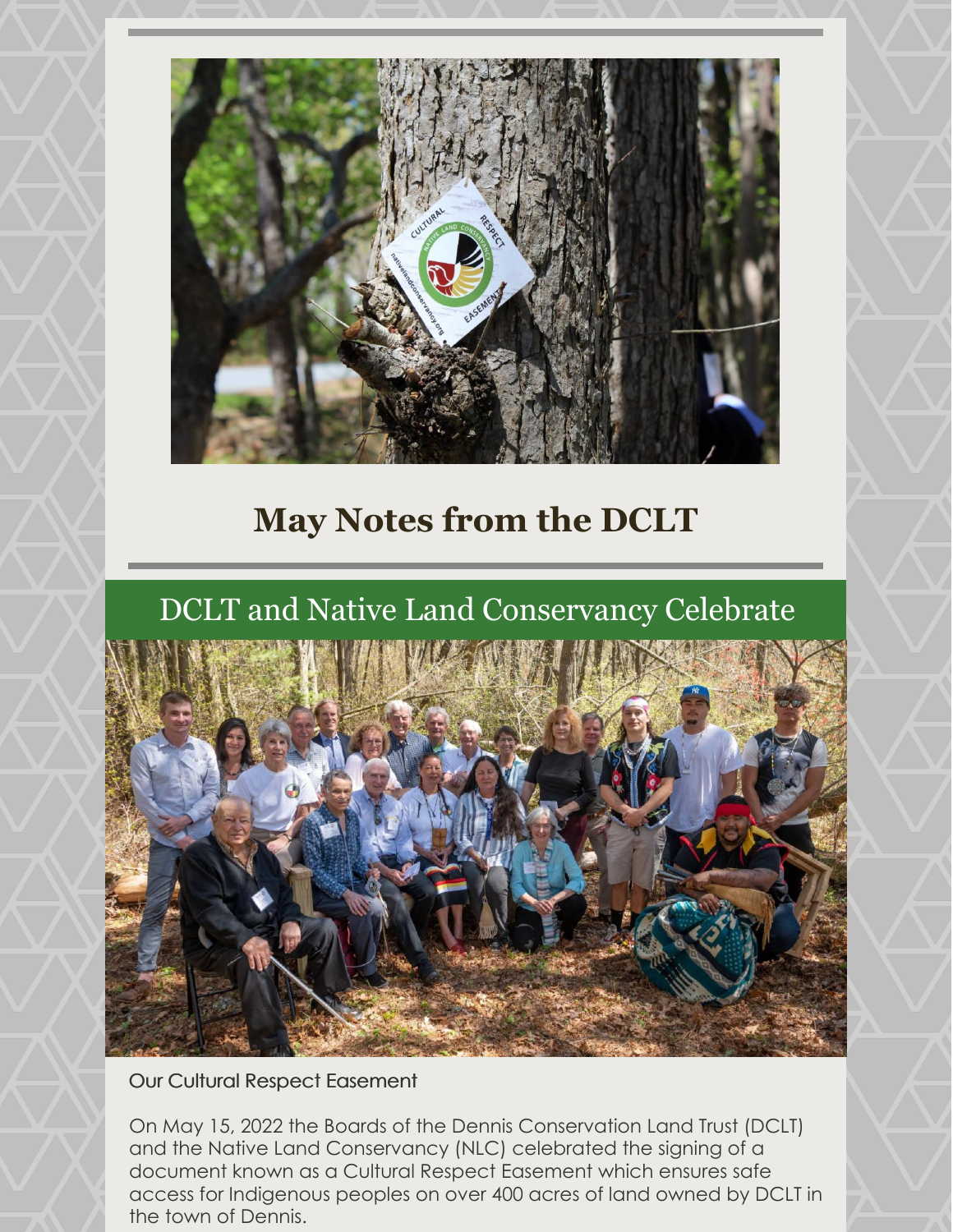NLC founder and President, Ramona Peters, said, "A Cultural Respect Easement is the closest expression of land repatriation to indigenous people achieved without an actual transfer of deed. It offers assurance for us to safely access areas of our ancestral homelands to exercise spiritual and cultural practices. Respect for our culture includes respect for our relationship with the earth, especially in areas where our ancestors prayed, danced, toiled, lived and were buried."

The easement was forged in mutual understanding and respect. DCLT Board President Joe Masse said, "We wish to create an open and sharing relationship with the NLC, one in which we support one another, underscoring our mission to create and care for open space, as well as learning, together, how to create an environment of respect. Respect for one another. Respect for the land."

Look for the new NLC Cultural Respect emblem on DCLT signs this summer, representing the partnership and support of the DCLT for the Native Land Conservancy and Indigenous access for traditional cultural practices.

## Tobey West Land Acquisition Project - Please Donate!

## **Tobey West**

**Future of Dennis** 

More than just a piece of our past, this land is a part of our environmental future.

- · Protects the Chase Garden Creek water resource and Dennis' largest marsh system
- Helps to mitigate developmental pressure on Route 6A in Dennis Village
- · Provides priority habitat for threatened wildlife · Provides an area for salt marsh migration resulting
- from sea level rise
- Creates the opportunity for passive recreation

In order to preserve this environ critical property, we need your help.

The Dennis Conservation Land Trust must raise \$900,000 by December 2022 or lose the opportunity to preserve Tobey West forever.

Please contact us at 508-694-7812 to learn how to make a donation toward this important effort.